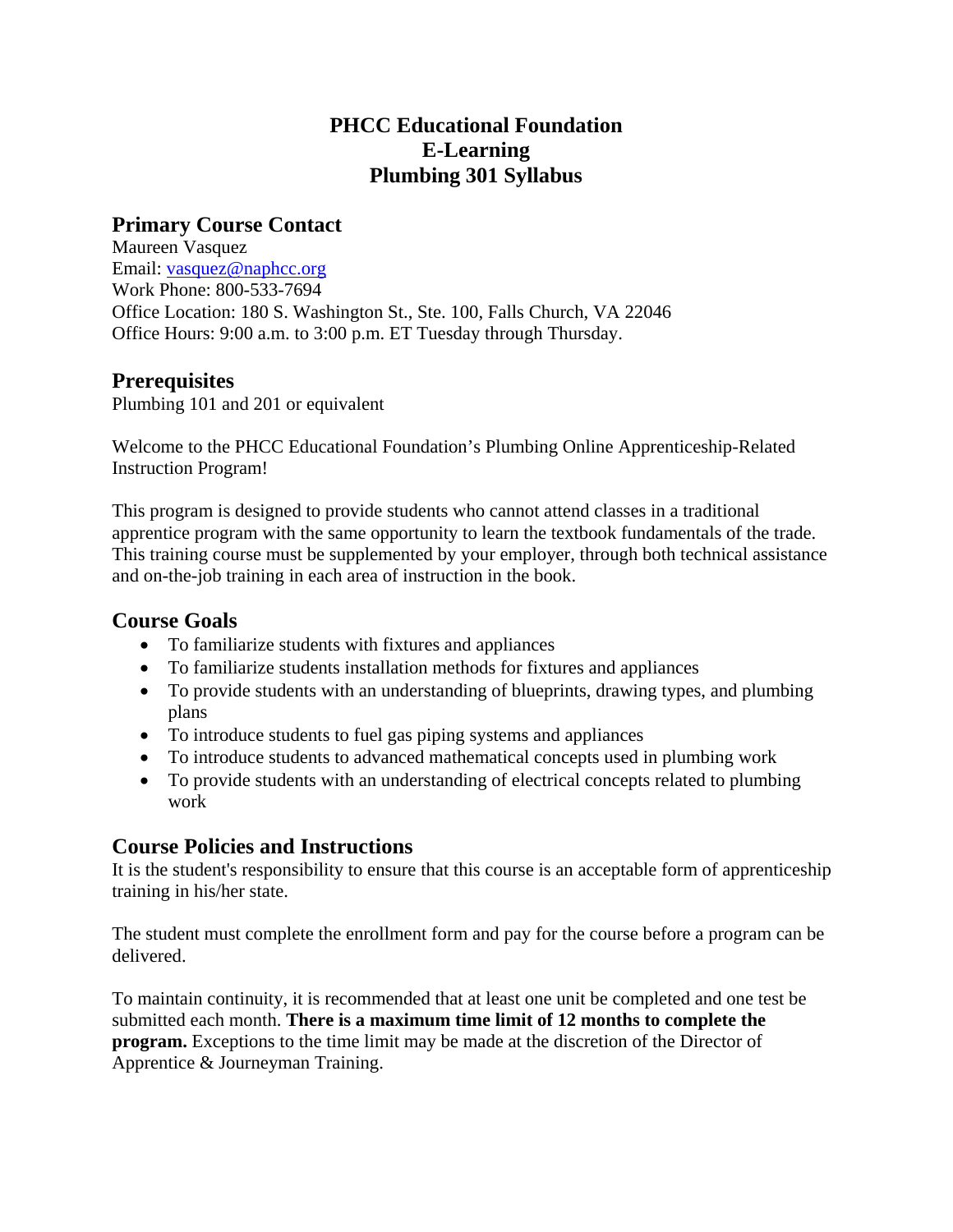The student is solely responsible for completing his or her work in a timely manner and for requesting any extensions for completing the course. Students who have not submitted a unit test in 60 days will receive a warning notice by mail requiring them to complete a minimum of one unit test within 30 days to remain active in the program. Students failing to submit a unit test for 90 consecutive days will be dropped from the program. If the student is dropped from the program, the student forfeits all money paid for the program and receives no credit for the portion completed.

Students in good standing (with an average test grade of 70% or higher) dropped from the program may reinstate their registration and resume studies within 6 months of the date dropped by paying a \$100 reinstatement fee.

No refunds are available on this course.

**All tests are closed-book and are taken on the honor system.** Students are expected to submit original work at all times. Any answers on a test that are verbatim from the textbook will be marked incorrect and no credit will be given. Students violating this policy are subject to removal from the program at the discretion of the PHCC Educational Foundation. All students removed from the program are ineligible for refunds and may not be reinstated in the program under any circumstances.

On-the-job training must be coordinated with the student's employer. **On-the-job training is the responsibility of the apprentice and his/her sponsor.** The apprentice and employer are responsible for maintaining accurate records of on-the-job training and supplying those to the appropriate state apprenticeship agency as required in the state where the apprentice is registered.

Due to varying state requirements for licensing, students are limited to enrollment in one course per calendar year. Exceptions may be made on a case-by-case basis. Requests for waivers to this policy must be made in writing to: Merry Beth Hall, Director of Apprentice & Journeyman Training, PHCC Educational Foundation, 180 S. Washington St., Ste. 100, Falls Church, VA 22046.

## **Course Requirements & Grading**

In order to successfully complete this course, each student must complete all assignments including:

- Reading assignments
- Three discussion board assignments
- One drawing assignment
- One math pre-test
- Eight unit tests
- One final exam

Online tests need instructor review and will be graded and returned within 7 days from the date submitted. In the case of tests or assignments with drawings, please allow up to 30 days for tests to be graded and returned. If you have not received your graded test within 30 days, please contact us at 800-533-7694 or by email at vasquez@naphcc.org.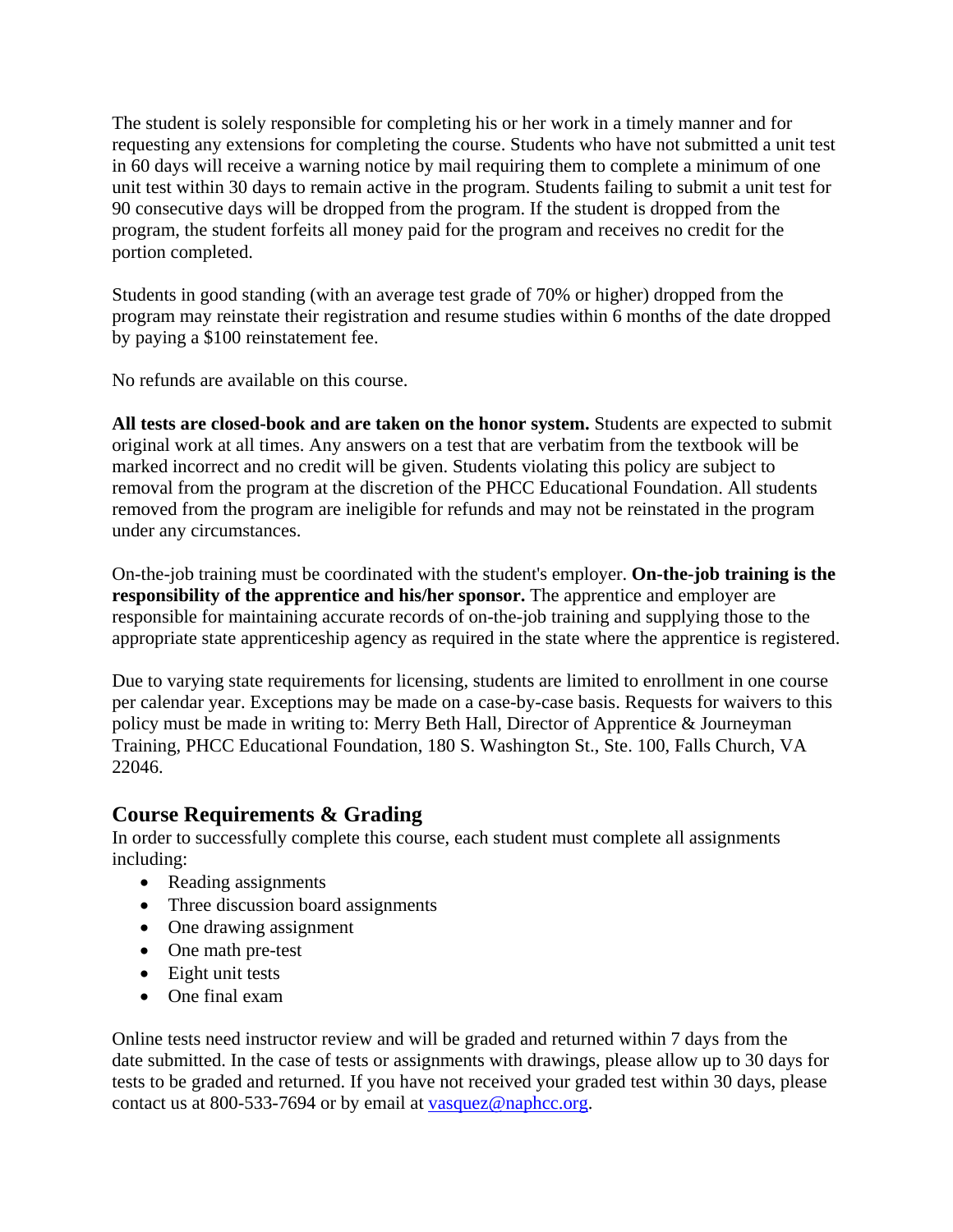Please note that online tests may show an answer as incorrect when it is actually correct. This occurs with fill in the blank and short answer questions. The software is not intuitive and spelling errors or verbiage not exactly like the answer key trigger the software to mark an answer wrong when it is not. The instructor will review all tests to override the software errors so your grade is correct. Please allow up to 7 days from the date submitted for the instructor to review your test.

Students and their employers are responsible for maintaining records for on-the-job training as required by the state in which they are regulated. Upon request, the PHCC Educational Foundation will provide student progress reports on the home study (apprenticeship-related instruction) portion of the apprenticeship to the appropriate state licensing entity.

All assignments must be completed in order to finish and pass the course.

Students are required to achieve a passing grade of 70% on each test. In the case of a score lower than 70%, a test may be re-taken after the student reviews the unit again and is prepared to retake the exam. Students must contact the instructor to re-take the exam (vasquez@naphcc.org) and must wait at least 10 days from the previous attempt before re-taking the exam.

A certificate of completion will be awarded for completion of the program with a minimum 70% grade.

Grades will be calculated based on a total of 450 possible points, meaning that a student must earn at least 315 points to successfully complete the course. However, please note above that students must score a 70% on each test in order to pass that component of the course. Unit tests are worth 25 points each, so 17.5 out of 25 must be scored in order to pass a unit test. Weighting of course assignments and tests is as follows:

Discussion board assignments (3) - 20 points each (60 points total) Drawing assignment (1) - 40 points Math pre-test  $(1)$  – 50 points Unit tests (8) - 25 points each (200 points total) Final exam  $(1)$  - 100 points

## **Required Textbooks**

PHCC Educational Foundation Plumbing Apprentice & Journeyman Training Committee (2008). *Plumbing 301*, 3rd ed. Clifton Park, NY: Delmar, Cengage Learning.

National Fire Protection Association & American Gas Association (2009). *National Fuel Gas Code*. Quincy, MA: National Fire Protection Association.

### **Assignments**

In order to stay on track for course completion within 12 months, students are expected to complete one unit per month.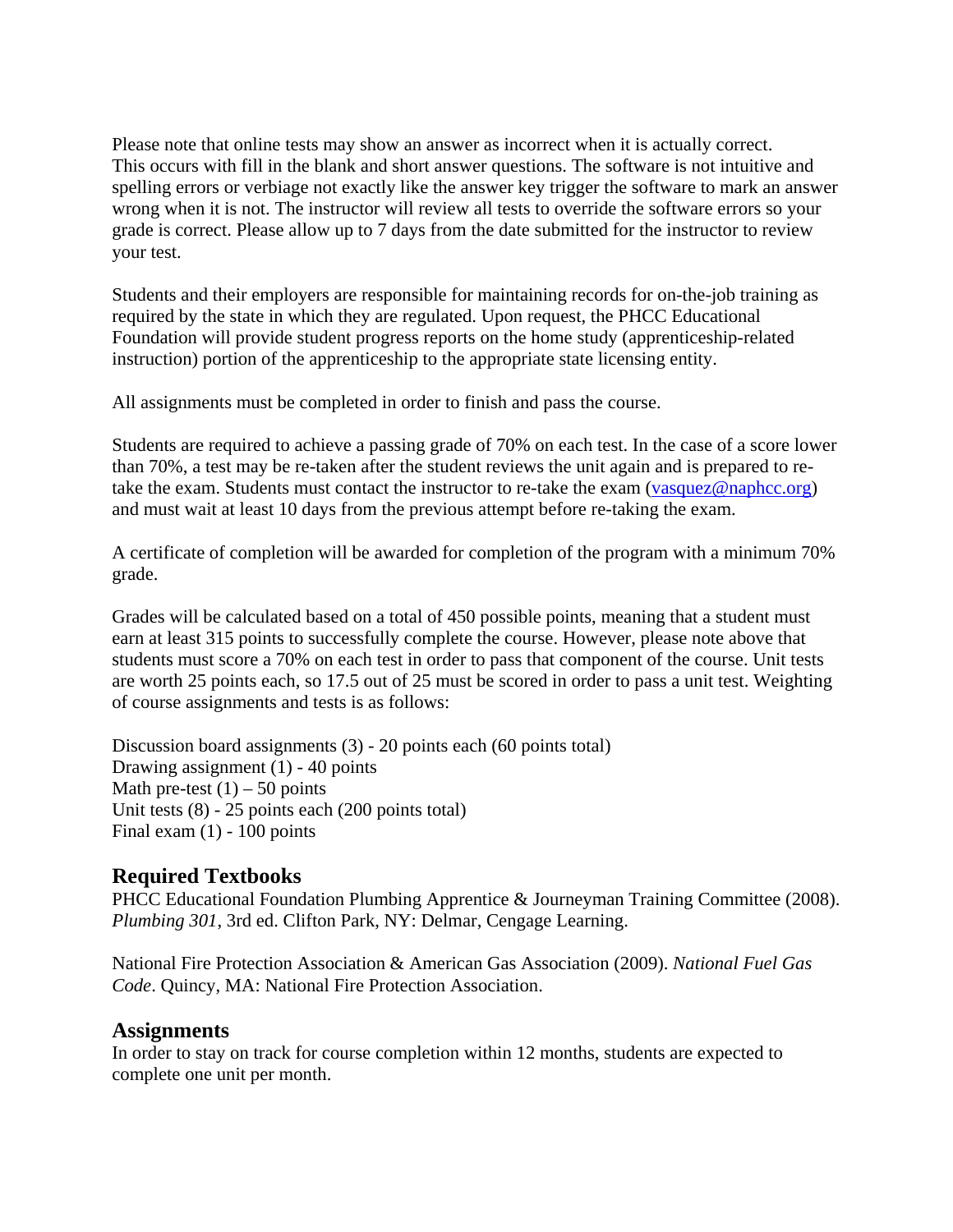#### **Unit 1 - Installation Practices**

Read Chapters 1-6 in the *Plumbing 301* textbook.

Discussion Board Assignment #1: Discuss in detail one of the pre-planning, prefabrication, or profitability practices used by your employer. While not giving away proprietary information, what do you do on a daily basis to help make these practices a success for your employer? In what areas might you suggest improvement for your employer?

Test #1: Once you have studied the content of Chapters 1 through 6 and are prepared to take a test, you may take the Unit 1 Test by clicking on the link at the bottom of this page. Once you start the test, you may not leave it and come back later. You must complete it at that time. Make sure you have enough time to finish the test before starting it! Please note that all tests in this course are **closed-book tests**. As with any academic program, it is expected that you will complete each test without any outside assistance. You are on the honor system.

#### **Unit 2 - Blueprint Reading**

Read Chapters 7-9 in the *Plumbing 301* textbook.

#### Video - Reading Plans

Drawing Assignment: Interpret the floor plan for the office remodeling project found in the insert in the back of the *Plumbing 301* textbook. Complete the two Drawing Assignment sheets linked at the bottom of this page and submit your assignment to the instructor at vasquez@naphcc.org.

Test #2: Once you have studied the content for this unit and are prepared to take a test, you may take the Unit 2 Test by clicking on the link at the bottom of this page. Again, this is a closedbook test and you may not receive any outside assistance to complete it.

#### **Unit 3 - National Fuel Gas Code**

Read Chapters 10-13 in the *Plumbing 301* textbook. When needed, review applicable sections of the *National Fuel Gas Code*.

Video - Fuel Gas Pipe Purging

Test #3: Once you have mastered the content of this unit and are prepared to take a test, click on the link below to take Unit Test 3. This is a closed-book test!

#### **Unit 4 - National Fuel Gas Code**

Read Chapters 14-17 in the *Plumbing 301* textbook. When needed, review applicable sections of the *National Fuel Gas Code*.

Discussion Board Assignment #2: List the name of the fuel gas code used in your area. If more than one, please select the one you use most often. List the acceptable materials for fuel gas piping and venting in your local code. Are these different from the materials listed in the National Fuel Gas Code? Why do these differences exist?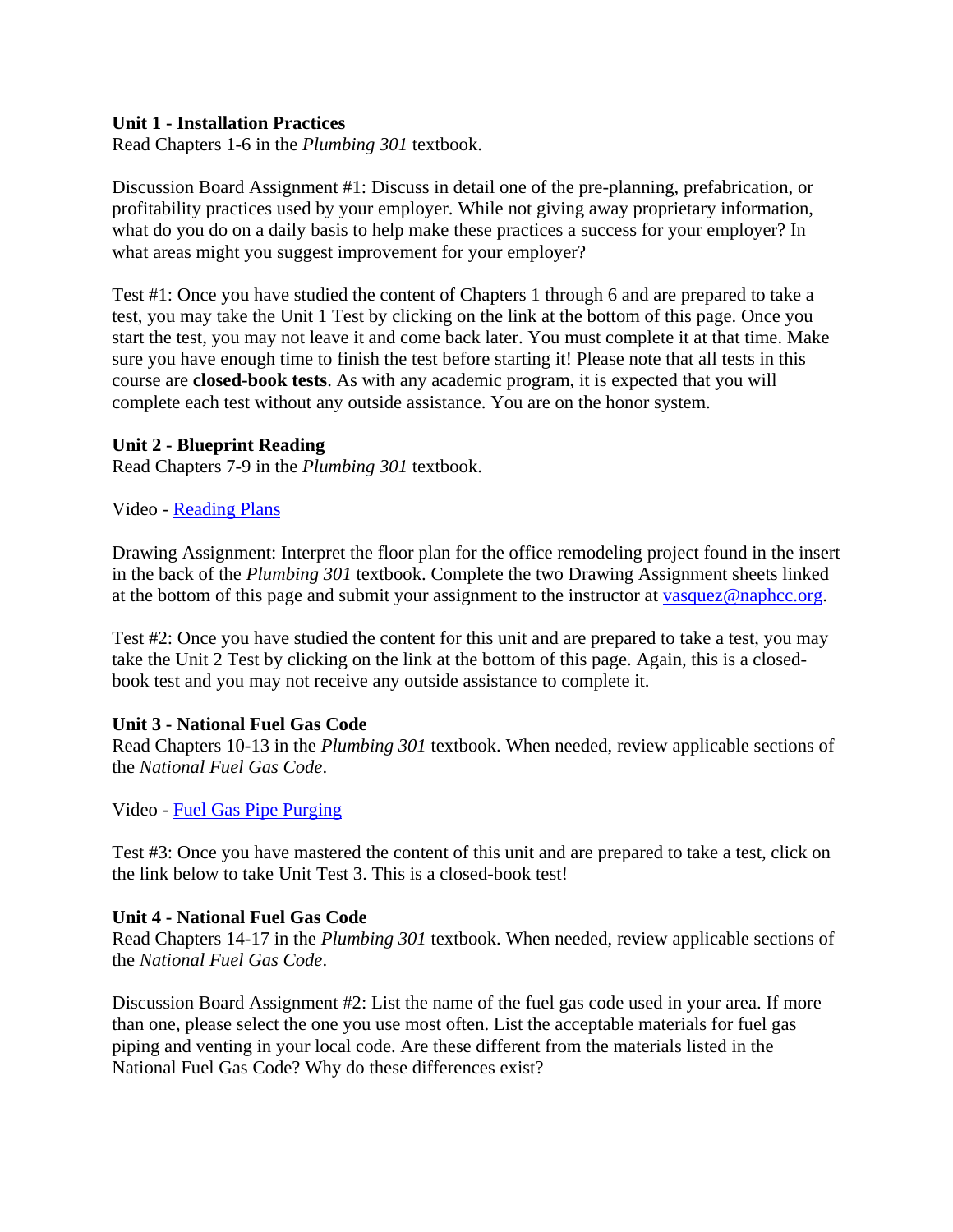Test #4: Once you are prepared for the test on this unit, click on the Unit 4 Test link at the bottom of this page. No outside assistance!

#### **Unit 5 - Surveying Instruments**

Read Chapters 18-20 in the *Plumbing 301* textbook.

Video - Setting Up a Builders Level

Test #5: Click the link at the bottom of this page to take the Unit 5 Test. Again, this is a closedbook test.

#### **Unit 6 - Mathematics**

Read Chapters 21-24 in the *Plumbing 301* textbook.

Video - Offset Introduction

Video - 45 Parallel Offsets Using Constants

Video - Calculating Tank Capacity & Volume

Scroll to the bottom of this page for the Plumbing 301 Math site link from Cengage Learning. Click to launch the program. Follow the Plumbing 301 Math System Tutorial (attached at top of this page) to learn how to log in to the system and navigate the topics you need to cover. You must log in and enter the Learning Code LCAI4RBLI to enter the course site for Plumbing 301 the first time you log in. You are responsible for reviewing and mastering all of the content in the following math subject areas:

Ratios & Proportions

Measurement - esp. Volume

Converting Measures - esp. Units of Capacity

Geometry - esp. Triangles, Pythagorean Theorem

When you have reviewed these items, please **complete the Unit 6 Pre-Test** (listed under the Tests heading on the external course site). This is worth 50 points. You have up to three attempts to get the best grade possible on this assignment.

Test #6: Once you have mastered the content of this unit and are prepared to take a test, click the Unit 6 Test link at the bottom of this page. This is a closed-book test!

#### **Unit 7 - Related Science**

Read Chapters 25-27 in the *Plumbing 301* textbook.

Video - Coefficient of Thermal Expansion